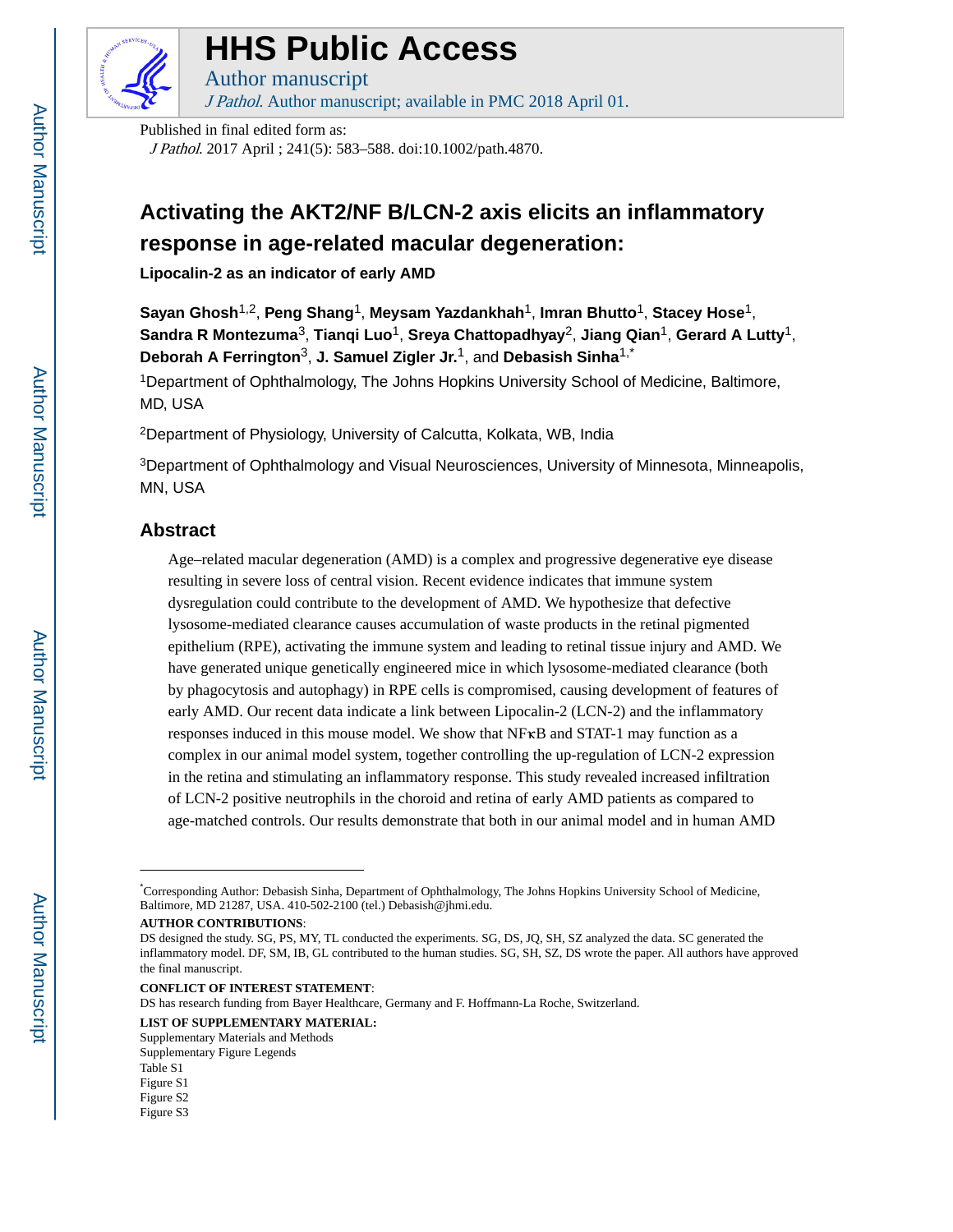the AKT2/NFκB/LCN-2 signalling axis is involved in activating the inflammatory response, making this pathway a potential target for AMD treatment.

#### **Keywords**

age-related macular degeneration; AKT2/NFκB/Lipocalin-2 signaling axis; βA3/A1-crystallin; inflammation; lysosomes

## **INTRODUCTION**

Inflammation plays a key role in the pathogenesis of various age-related diseases, including AMD [1]. Deregulation of the innate immune system is thought to be critical for the onset of AMD; complement has been implicated, and genetic studies show a strong association between AMD and polymorphisms in complement pathway genes [2, 3]. Further, the activation of various cytokines/chemokines [4] and of the NLRP3 inflammasome have been invoked as central to AMD pathogenesis [5].

We have recently shown elevated levels of LCN-2 in RPE of aged mice lacking a lysosomal lumenal protein, βA3/A1-crystallin. Coupled with the associated increases in chemokine (C-C-motif) ligand 2 (CCL2) expression, reactive gliosis, and immune cell infiltration, it seems likely that LCN-2 plays a pivotal role in activating an inflammatory response in AMD [6]. A recent study showed LCN-2 to be a molecular target for reducing cellular stress during retinal degeneration [7]. Here, we provide novel evidence that the activation of inflammation in AMD is mediated through the AKT2/nuclear factor kappa-light-chain enhancer of the activated B cells (NFκB)/LCN-2 signalling axis.

### **MATERIALS AND METHODS**

The detailed methods are given in the supplementary material available online.

#### **Statistics**

Statistical analysis was performed using Microsoft Excel Graph Pad Prism 6 software for Windows using one-way analysis of variance (ANOVA). Group means were compared using Tukey's post hoc test, where significance was set at  $p < 0.05$ . The analyses were done on triplicate technical replicates for at least three independent experiments. Results are presented as mean  $\pm$  SD [8].

#### **Study Approval**

All procedures in this study involving human tissue were in accordance with the tenets of the Declaration of Helsinki and were approved by the Institutional Review Boards of the Johns Hopkins University and University of Minnesota.

All animal studies were conducted in accordance with the Guide for the Care and Use of Animals (National Academy Press) and were approved by the Animal Care and Use Committees of the Johns Hopkins University and Noble Life Sciences, Inc.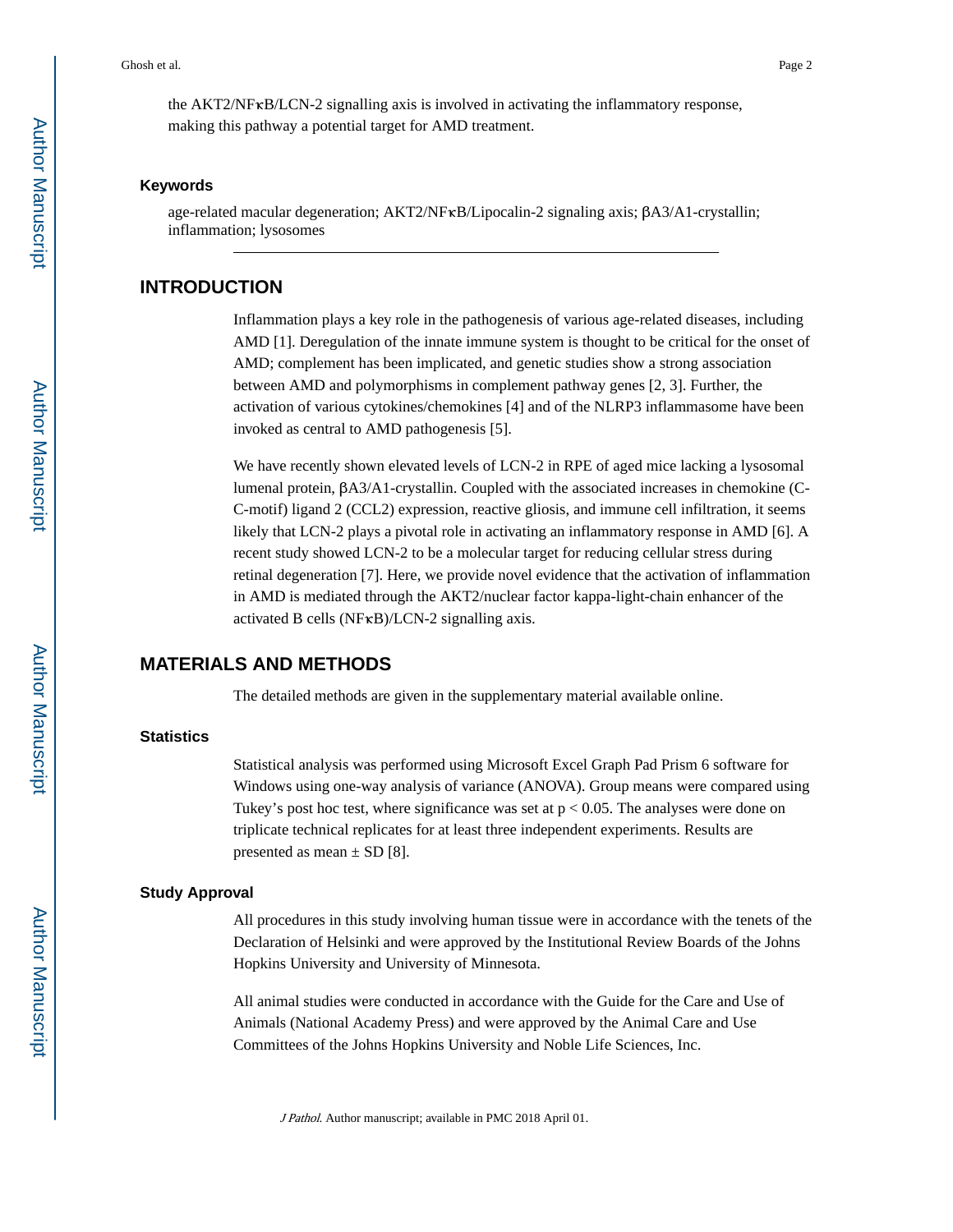#### **Pro-inflammatory preference in an animal model of AMD**

Lack of a comprehensive animal model of AMD limits our understanding of cellular mechanisms in the critical early stages of the disease. We have recently developed genetically engineered mouse models that exhibit a slowly progressive AMD-like pathology associated with inefficient lysosomal clearance [8]. Altered lysosomal clearance can potentiate an inflammatory response and contribute to pathogenesis in various diseases [9].

Lysosomal function declines with age, the rate varying amongst individuals. Individuals with greater loss of lysosomal clearance functions in RPE during aging may mount inflammatory responses to particular factors/triggers in the retina, leading to AMD. One such trigger could be LCN-2, an adipokine that is elevated in many inflammation-associated diseases, and which may contribute to induction of inflammation in our model [6]. To test this hypothesis, we injected 4 month old *Cryba1* (gene encoding βA3/A1-crystallin) knockout (KO) and Cryba1 floxed control mice with lipopolysaccharide (LPS), a regimen followed previously for induction of inflammation [10]. Both retina and RPE from these animals were subsequently screened for pro-inflammatory changes.

Using a mouse immune array, we found clear pro-inflammatory responses in both retina and RPE extracts from *Cryba1* KO mice treated with LPS, compared to floxed control and untreated Cryba1 KO groups (Supplementary Fig 1A, B). Western blots showed increased expression of pro-inflammatory mediators IL-12 and iNOS and decreased expression of anti-inflammatory mediators IL-10 and Arg-1 (Fig 1A) in retinas from Cryba1 KO mice treated with LPS, as compared to the control and untreated Cryba1 KO groups. The heightened inflammatory state in the retinas of Cryba1 KO mice treated with LPS was further evidenced by increased microglial cell activation and polarization (Fig 1B and C). Microglial activation in the retina occurred concomitantly with activation of Müller cells (Fig 1C), a condition associated with reactive gliosis and an inflammatory response. The combination of increased pro-inflammatory mediators and microglial activation/polarization is critical for the onset of inflammatory processes in retinal diseases [11]. Our data indicated an inflammatory response that was most prominent in the retina of the LPS-treated KO animals. We have previously shown that LCN-2 stimulates inflammation in the retina, particularly when the lysosomal-mediated clearance in RPE is compromised [6]. Loss of Cryba1 diminishes lysosomal-mediated clearance in RPE, resulting in increased expression of LCN-2 [6, 8].

#### **Lipocalin-2 levels increase in human AMD patients**

We next asked if LCN-2 is also activated in human AMD patients. We assessed LCN-2 expression in human donor eyes: 5 age-matched normal control eyes and 9 AMD eyes graded for disease severity according to the Minnesota Grading System (MGS) (Supplementary Table 1) [12]. Western data (Fig 2A) confirmed that LCN-2 expression increased significantly in early AMD (MGS2) compared to age-matched controls (MGS1). Moreover, expression remained high in more advanced AMD (MGS3) and in donors with late AMD exhibiting central geographic atrophy (MGS4). These studies suggest that LCN-2

J Pathol. Author manuscript; available in PMC 2018 April 01.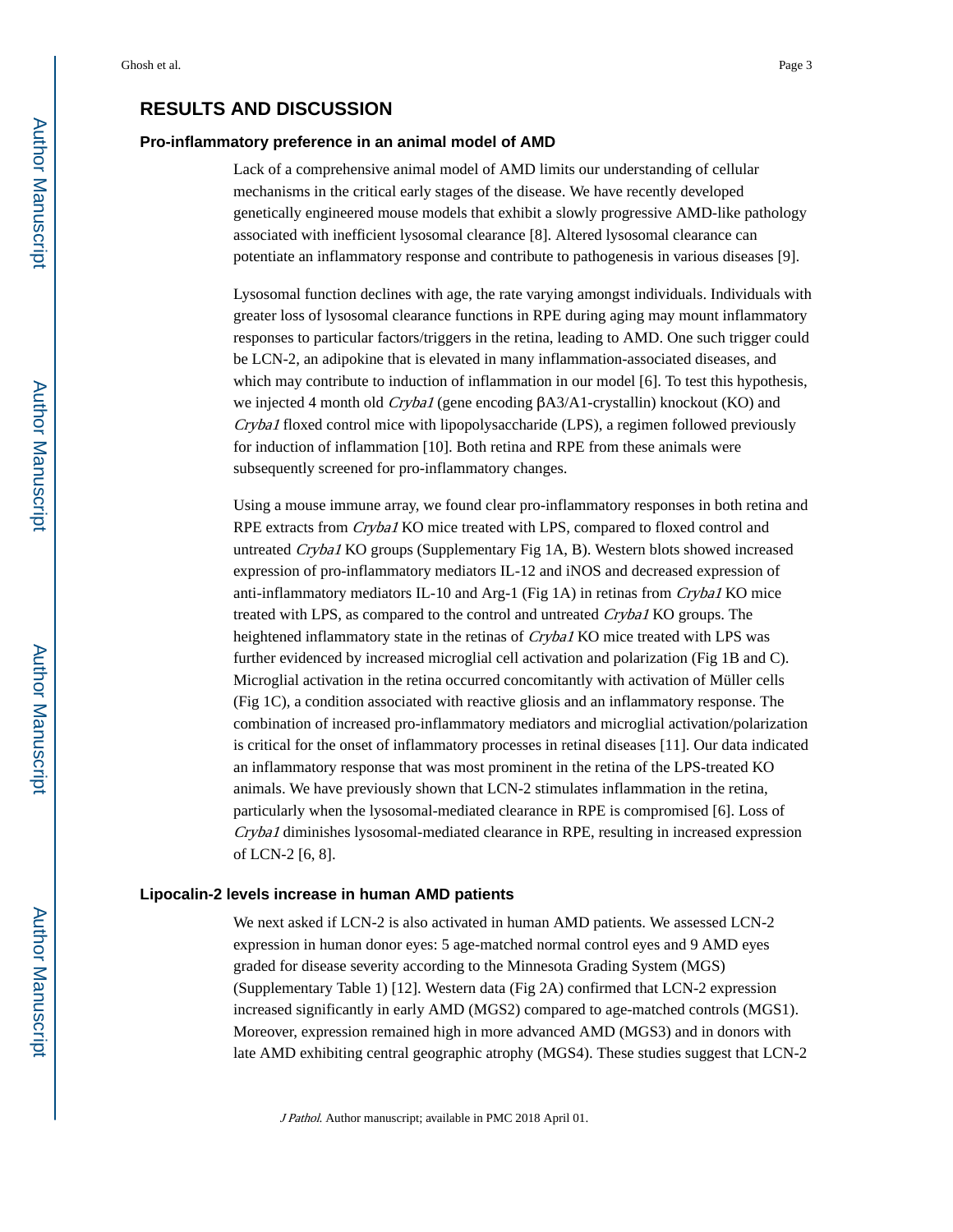Ghosh et al. Page 4

could be a novel indicator of early AMD. Further, immunostaining of human AMD tissue sections revealed LCN-2 positive infiltrating neutrophils in the retina and sub-macular choroid (Fig 2B). Neutrophils contribute to various inflammatory diseases and higher levels of circulating neutrophils have been associated with AMD [13]. These data indicate a role for LCN-2 in activating inflammation in both human AMD and in our animal model, prompting us to evaluate how LCN-2 might induce inflammatory pathways in the pathogenesis of AMD.

#### **The activation of the AKT2/NF**κ**B/LCN2 signalling axis in AMD**

The LCN-2 promoter has binding sites for several transcription factors [14]. It has been reported that NFκB regulates LCN-2 by binding to specific promoter sites during inflammatory stress [15]. This information prompted us to perform a Chromatin immunoprecipitation (ChIP) study to identify NFκB binding sites in the LCN-2 promoter region in our mouse model. Interestingly, we found that in retinas from  $Cryba1$  KO mice  $(+/$ −LPS), the NFκB-p65 subunit was associated with a binding motif in the promoter region (−3171) of the LCN-2 gene (Table 1 and Fig 2C). This was not true in Cryba1 floxed retinas  $(+/-$  LPS). This suggests that NF $\kappa$ B may regulate *LCN-2* gene expression in our mouse model, thereby inducing inflammation. However, a previous study reported that STAT-1 binds to the -3171 promoter region of the LCN-2 gene in adipocytes [15]. Further investigation using reverse ChIP analysis followed by immunoblotting with pSTAT-1 (S727) revealed an association between NFκB and STAT-1 at the -3171 promoter binding site of the LCN-2 gene in the LPS-treated Cryba1 KO retina (Fig 2D). Our studies provide novel evidence that  $N$ F $\kappa$ B and STAT-1 may function as a complex, thereby controlling the upregulation of LCN-2 in the retina and stimulating an inflammatory response. Such dual stimulation has been previously shown in the inflammatory responses of CXCL1 and CXCL2 to both NFκB and STAT-1 [16]. We also observed increased nuclear translocation of NFκB-p65/p50 subunits (Fig 2E), specifically as a heterodimer (Supplementary Fig 2), in the retinas of LPS treated Cryba1 KO mice, as compared to the control and untreated Cryba1 KO animals. A previous study [15] showed that IFN-γ and TNF-α induce STAT-1 and NFκB respectively, and that these transcription factors are required for LCN-2 activation. Our array data also show an increase in both IFN-γ and TNF-α in Cryba1 KO mice treated with LPS (Supplementary Fig 1).

To further delineate possible upstream regulators of  $NFxB$ , we performed a human proteome high-throughput microarray assay and found that βA3/A1-crystallin interacts with AKT2, a serine/threonine kinase. Through mass spectrometry analysis, we observed that pAKT2 is associated with βB2-crystallin in the mouse retina (Supplementary Fig 3). βB2-crystallin was the strongest binding partner of βA3/A1-crystallin in the same array. In the lens, heterodimer formation between βA3- and βB2-crystallin is energetically favoured and important to transparency [17]. In retina, the association between βB2-crystallin and βA3/A1-crystallin may regulate AKT2 phosphorylation upon inflammatory stimuli. Lack of βA3/A1-crystallin in the Cryba1 KO mice would disrupt this particular association. AKT2 is directly associated with the phosphorylation of IKKα, which is required for activation of NFκB during inflammatory stress [18]. Since we have previously shown activation of LCN-2 in our aging *Cryba1* conditional KO mice [6], a mouse model that exhibits a slowly

J Pathol. Author manuscript; available in PMC 2018 April 01.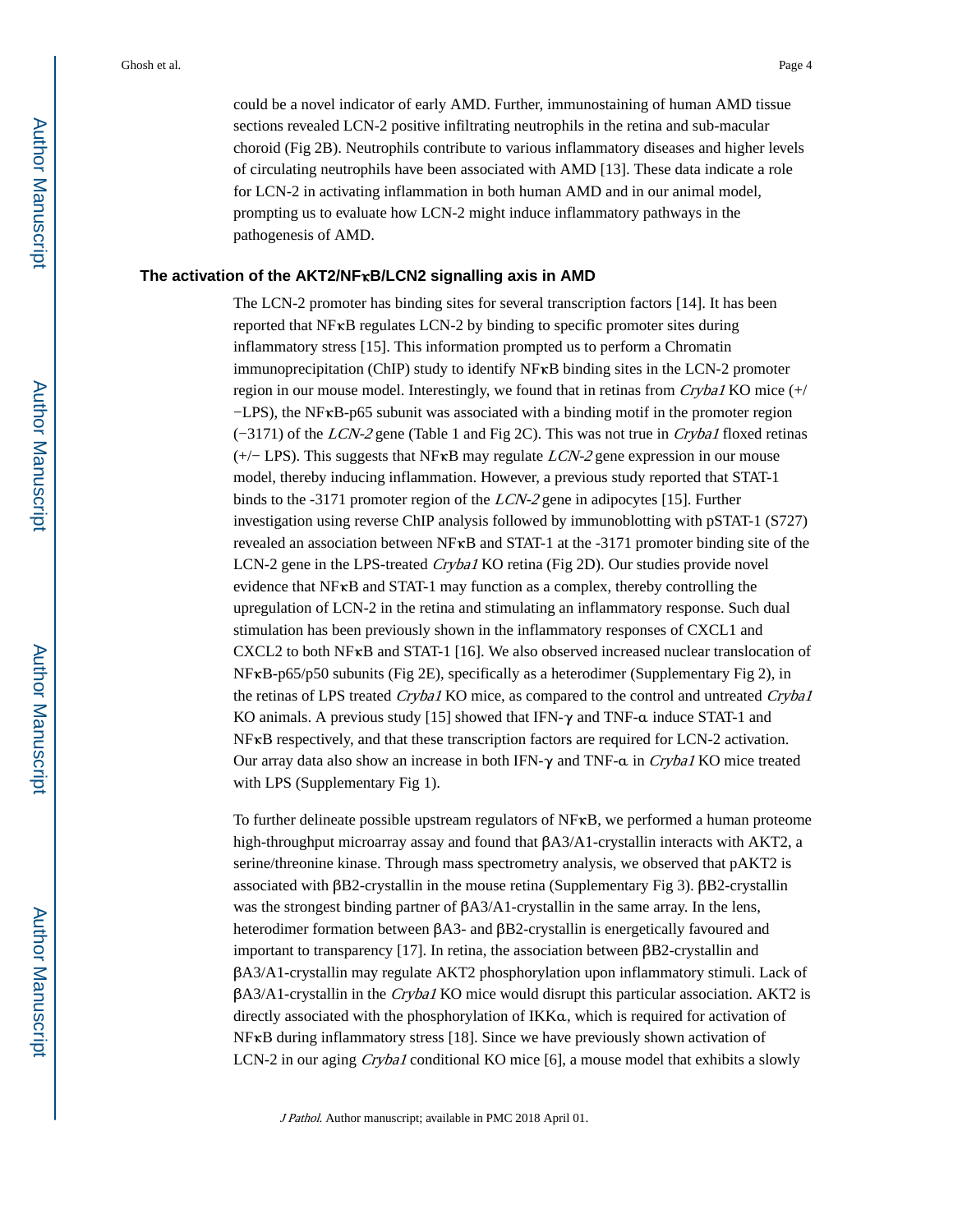Ghosh et al. Page 5

progressing form of AMD-like pathology, we determined if AKT2 and NFκB are also activated. There was increased phosphorylation of AKT2, as well as increased levels of NF<sub>K</sub>B and LCN-2 in retinas from 1 year old *Cryba1* cKO mice, as compared to floxed controls (Fig 3A–B). These results suggest that activation of the AKT2-mediated NFκB signalling axis exerts a pro-inflammatory bias in the retina of our mouse model by upregulating expression of LCN-2. To confirm this, Triciribine, a potent and selective inhibitor of AKT2 phosphorylation, was injected intravitreally in Cryba1 cKO mice. Not only was pAKT2 reduced in the retina, but activation of NFκB and LCN-2 was also diminished (Fig 3A–B). Further, in human retina specimens, those from AMD patients showed increased expression of pAKT2 and NFκB compared to age-matched controls (Fig 3C). Taken together, our findings suggest that the AKT2/NF KB/LCN-2 signaling axis represents a potential therapeutic target for AMD and that LCN-2 may be a novel indicator of early disease.

#### **Supplementary Material**

Refer to Web version on PubMed Central for supplementary material.

#### **Acknowledgments**

We thank Drs. Morton Goldberg and Eric Wawrousek for critical reading and discussions regarding this manuscript and the personnel at the Minnesota Lions Eye Bank for assistance in procuring and processing donor eyes. We thank Drs. Mariko Bennett and Ben Barres for the Tmem119 antibody. SG is recipient of the Fulbright-Nehru Doctoral Research Fellowship. DS is a recipient of the Carolyn K. McGillvray Memorial Award for Macular Degeneration Research from BrightFocus Foundation and the Sybil B. Harrington Special Scholar Award for Macular Degeneration from Research to Prevent Blindness. This research was supported by BrightFocus Foundation (DS), Research to Prevent Blindness (an unrestricted grant to the Wilmer Eye Institute and Department of Ophthalmology and Visual Sciences, University of Minnesota), National Eye Institute: EY019037-S (DS), EY01765 (Wilmer Imaging Core), the Arnold and Mabel and Beckman Foundation (DF) and an anonymous benefactor for AMD research (DF).

#### **References**

- 1. Whitcup SM, Sodhi A, Atkinson JP, et al. The role of the immune response in age-related macular degeneration. Int J Inflam. 2013; 348092
- 2. Sparrow JR, Ueda K, Zhou J. Complement dysregulation in AMD: RPE-Bruch's membranechoroid. Molecular Aspects of Medicine. 2012; 33:436–445. [PubMed: 22504022]
- 3. Gorin MB. Genetic insights into age-related macular degeneration: controversies addressing risk, causality, and therapeutics. Molecular Aspects of Medicine. 2012; 33:467–486. [PubMed: 22561651]
- 4. Nagineni CN, Kommineni VK, Ganjbaksh N, et al. Inflammatory Cytokines Induce Expression of Chemokines by Human Retinal Cells: Role in Chemokine Receptor Mediated Age-related Macular Degeneration. Aging Dis. 2015; 6:444–55. [PubMed: 26618046]
- 5. Tarallo V, Hirano Y, Gelfand BD, et al. DICER1 loss and Alu RNA induce age-related macular degeneration via the NLRP3 inflammasome and MyD88. Cell. 2012; 149:847–59. [PubMed: 22541070]
- 6. Valapala M, Edwards M, Hose S, et al. Increased Lipocalin-2 in the retinal pigment epithelium of Cryba1 cKO mice is associated with a chronic inflammatory response. Aging Cell. 2014; 13:1091– 4. [PubMed: 25257511]
- 7. Parmar T, Parmar VM, Arai E, et al. Acute Stress Responses Are Early Molecular Events of Retinal Degeneration in Abca4−/−Rdh8−/− Mice After Light Exposure. Invest Ophthalmol Vis Sci. 2016; 57:3257–67. [PubMed: 27315541]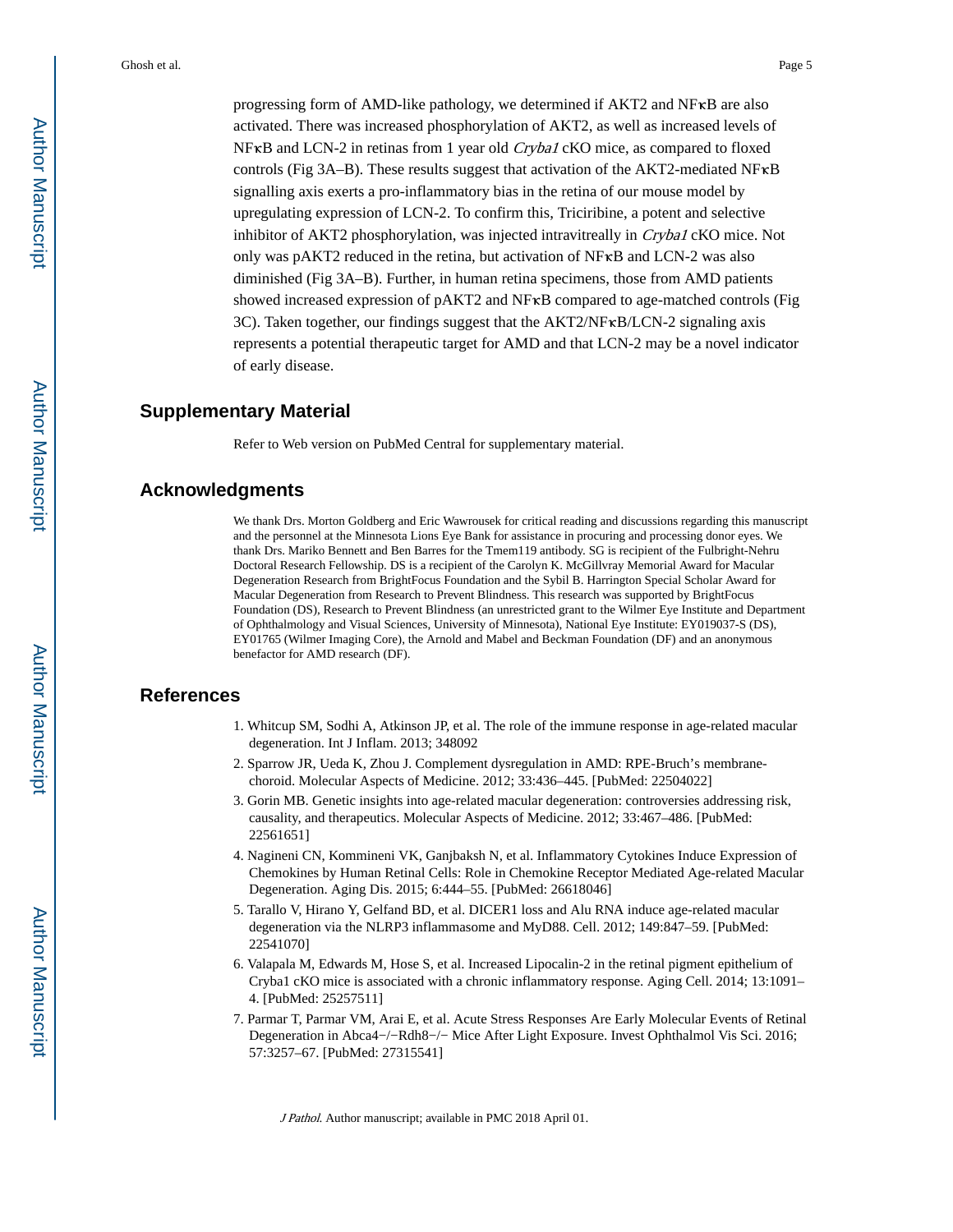Ghosh et al. Page 6

- 8. Valapala M, Wilson C, Hose S, et al. Lysosomal-mediated waste clearance in retinal pigment epithelial cells is regulated by CRYBA1/βA3/A1-crystallin via V-ATPase-MTORC1 signaling. Autophagy. 2014; 10:480–96. [PubMed: 24468901]
- 9. Lee JH, Yu WH, Kumar A, et al. Lysosomal proteolysis and autophagy require presenilin 1 and are disrupted by Alzheimer-related PS1 mutations. Cell. 2010; 141:1146–1158. [PubMed: 20541250]
- 10. Choudhury S, Ghosh S, Gupta P, et al. Inflammation-induced ROS generation causes pancreatic cell death through modulation of Nrf2/NF-κB and SAPK/JNK pathway. Free Radic Res. 2015; 49:1371–83. [PubMed: 26189548]
- 11. Zhu T, Miller AG, Deliyanti D, et al. Prorenin stimulates a pro-angiogenic and pro-inflammatory response in retinal endothelial cells and an M1 phenotype in retinal microglia. Clin Exp Pharmacol Physiol. 2015; 42:537–48. [PubMed: 25707593]
- 12. Decanini A, Nordgaard CL, Feng X, et al. Changes in select redox proteins of the retinal pigment epithelium in age-related macular degeneration. Am J Ophthalmol. 2007; 143:607–615. [PubMed: 17280640]
- 13. Lechner J, Chen M, Hogg RE, et al. Alterations in circulating immune cells in neovascular agerelated macular degeneration. Sci Rep. 2015; 2015:16754.
- 14. Zhao P, Elks CM, Stephens JM. The induction of lipocalin-2 protein expression in vivo and in vitro. J Biol Chem. 2014; 289:5960–9. [PubMed: 24391115]
- 15. Zhao P, Stephens JM. STAT1, NF-κB and ERKs play a role in the induction of lipocalin-2 expression in adipocytes. Mol Metab. 2013; 2:161–70. [PubMed: 24049731]
- 16. Burke SJ, Lu D, Sparer TE, et al. NF-κB and STAT-1 control CXCL1 and CXCL2 gene transcription. Am J Physiol Endocrinol Metab. 2014; 306:E131–E149. [PubMed: 24280128]
- 17. Sergeev YV, Hejtmancik JF, Wingfield PT. Energetics of domain-domain interactions and entropy driven association of beta-crystallins. Biochemistry. 2004; 43:415–24. [PubMed: 14717595]
- 18. Madrid LV, Mayo MW, Reuther JY, et al. Akt stimulates the transactivation potential of the RelA/p65 Subunit of NF-kappa B through utilization of the Ikappa B kinase and activation of the mitogen-activated protein kinase p38. J Biol Chem. 2001; 276:18934–40. [PubMed: 11259436]
- 19. Bennett ML, Bennett FC, Liddelow SA, et al. New tools for studying microglia in the mouse and human CNS. Proc Natl Acad Sci U S A. 2016; 113:E1738–46. [PubMed: 26884166]
- 20. Truax AD, Greer SF. ChIP and Re-ChIP assays: investigating interactions between regulatory proteins, histone modifications, and the DNA sequences to which they bind. Methods Mol Biol. 2012; 809:175–88. [PubMed: 22113276]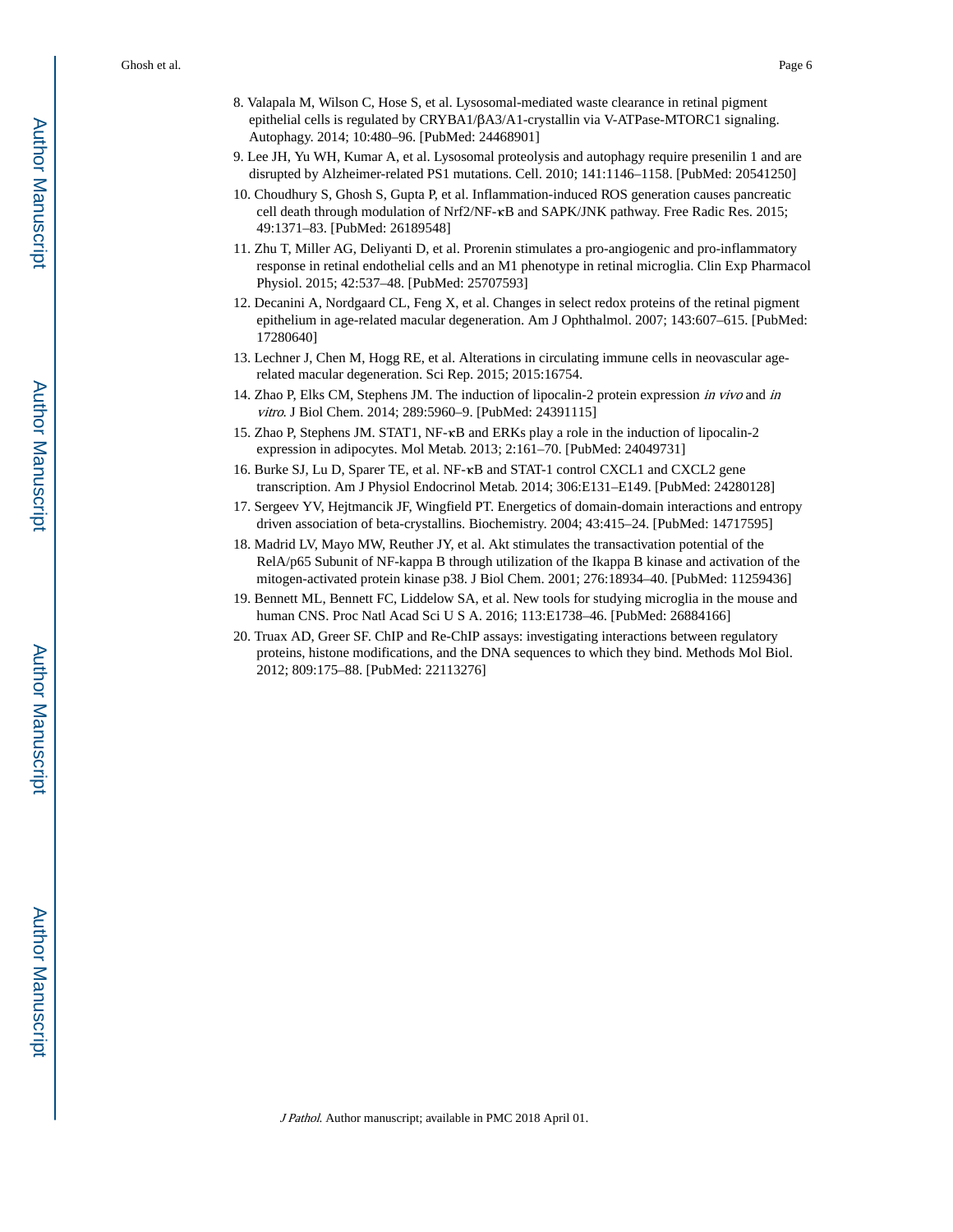Ghosh et al. Page 7



## **Figure 1. LPS potentiates inflammatory responses in** *Cryba1* **KO mouse retina** (A) Immunoblot and summary of densitometry show increased expression of pro-(IL12 and iNOS) and decreased expression of anti- inflammatory (Arg-1 and IL-10) mediators in Cryba1 KO+LPS. Error bars represent s.d.; \* P<0.05 relative to Cryba1<sup>fl/fl</sup>. (B) Immunoblot and summary of densitometry show increased expression (activation) of CD86 (M1 polarization) versus CD206 (M2 polarization) in the retina of Cryba1 KO+LPS, indicating transition of the glial cell population to a more M1 phenotype. Error bars indicate s.d.; \*P<0.05. (C) Top panel shows Tmem119-positive microglia activation (white arrows) in LPS-treated *Cryba1* KO (right panel), but not in treated *Cryba1*<sup>fl/fl</sup> retinal flatmounts (left panel). In the bottom panel, immunostaining of Cryba1 KO+LPS retina with GFAP (green) or CRALBP (red) antibodies shows extensive staining of the Müller glia processes (green indicating activation, white arrows) which is not seen in the  $Cryba1<sup>f1/f1</sup>$  retinas treated with LPS. The Müller cell bodies in LPS-treated Cryba1 KO mice express both CRALBP and GFAP (merged-yellow). Bar=30μm. n=6 (4 month old) mice/group. GCL: ganglion cell layer, INL: inner nuclear layer, ONL: outer nuclear layer.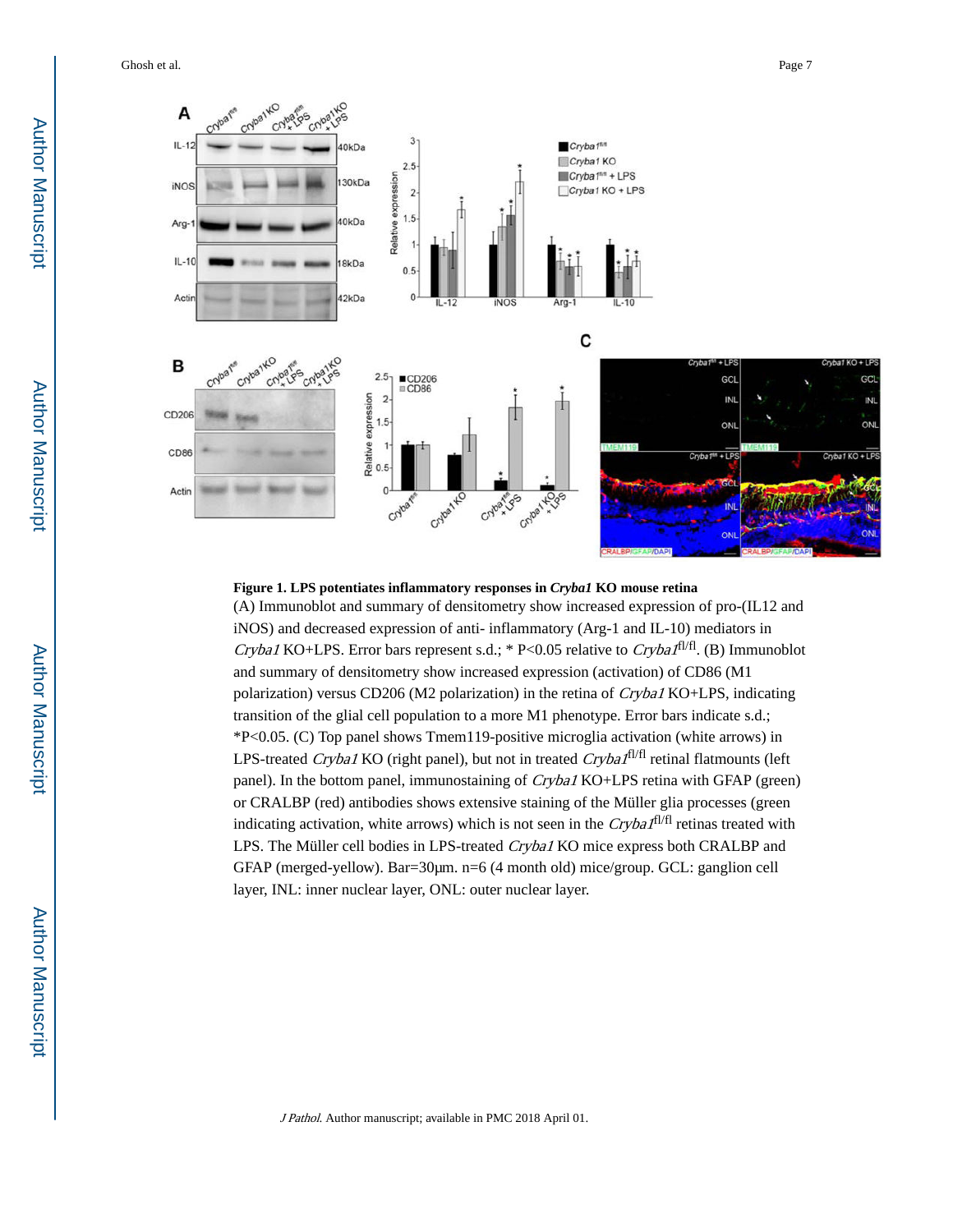Ghosh et al. Page 8



**Figure 2. Increased LCN-2 in human AMD and Binding of NFkB to the LCN-2 promoter** (A) In human samples (see methods section for grading system of human AMD), data from immunoblots shows a significant increase in LCN-2 expression in early AMD (MGS2) compared to age-matched controls (MGS1), which persisted in the later stages of the disease (n=5 control donors/and n=3 donors/disease stage). (B) Immunofluorescence demonstrates LCN-2 expressing infiltrating cells (Neutrophils stained with anti-neutrophil elastase) in the sub-macular choroid and retina of an early AMD patient (arrows). In age-matched control samples, many fewer neutrophils are detected (asterisk) and they are not positive for LCN-2. Bars= 50 μm. GCL: ganglion cell layer, INL: inner nuclear layer, ONL: outer nuclear layer. (C) ChIP analysis of LCN-2 promoter-binding activity for NFκB p65 subunit in retinal cells from Cryba1 KO mice (+/−LPS) showing association of NFκB in the promoter region (−3171) of the LCN-2 gene, but not in floxed controls. (D) Reverse ChIP analysis followed by western blotting indicated association between NFκB and STAT1 in the same region as described in (C). (E) Immunoblot shows significantly higher nuclear expression of NFκBp65 and p50 subunits in Cryba1 KO+LPS retinal cells, as compared to floxed control.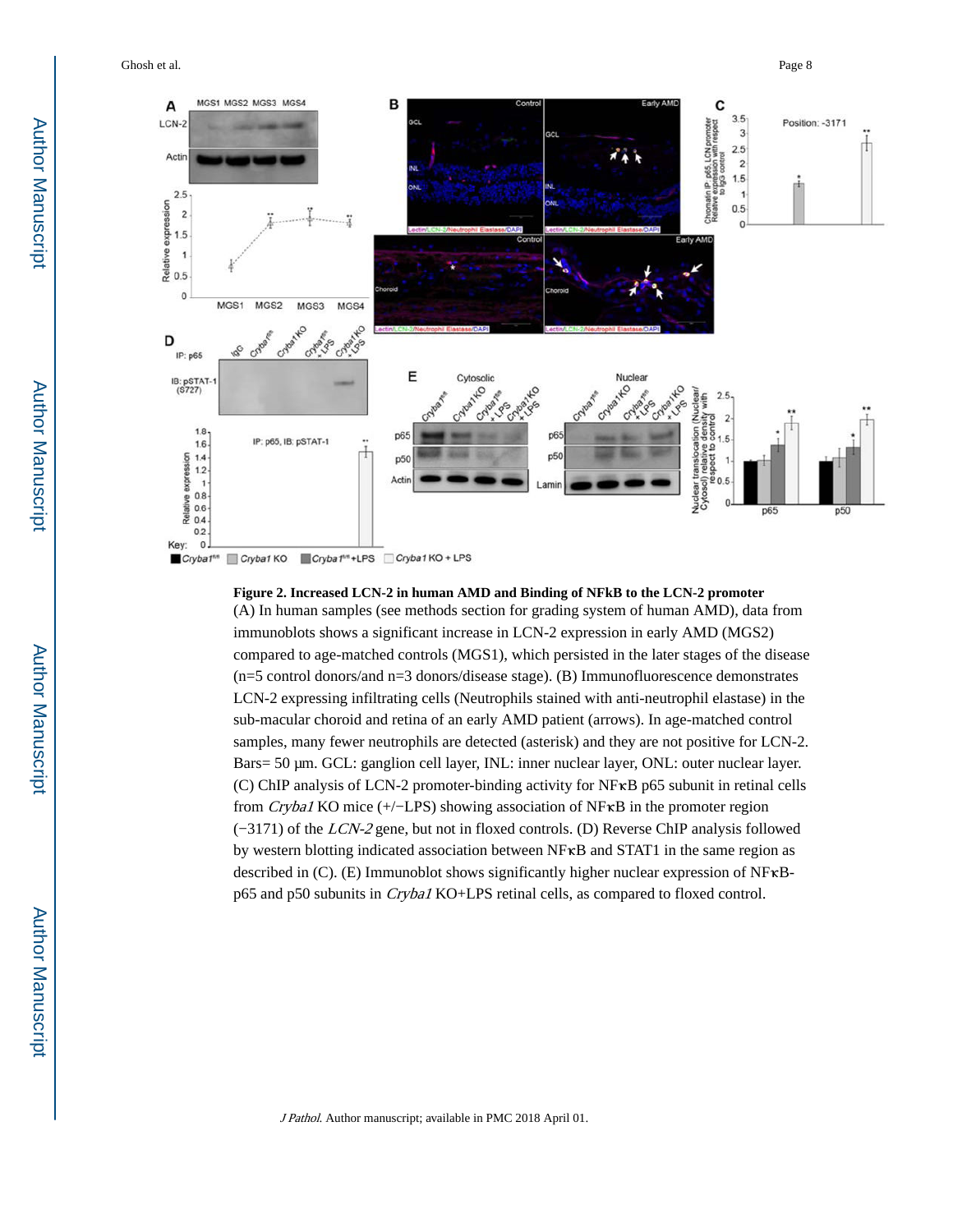Ghosh et al. Page 9



#### **Figure 3. Activation of LCN-2 through the AKT2/NF**κ**B axis**

(A) Immunoblot and summary of densitometry showing a significant increase in the phosphorylation of AKT2 in retinas from 1 year old Cryba1 cKO mice. Treatment with Triciribine, a potent inhibitor of AKT2 significantly decreased the levels of pAKT2 in the Cryba1 cKO retinas. DMSO had no effect. Additionally, levels of total AKT did not change in the samples. (B) Immunoblot and summary of densitometry showing increased expression of both NF<sub>K</sub>B-p65 subunit and LCN-2 in the retinas from 1 year old *Cryba1* cKO mice. After intravitreal injections of Triciribine in *Cryba1* cKO mice, the activation of both NF<sub>K</sub>B and LCN-2 was significantly reduced. (C) Immunoblot data showing significant increase in expression of pAKT2 (S474) and NFκB-p65 subunit in retinas of early AMD subjects compared to age-matched controls, which increased with disease severity (n=3 donors/ stage). Error bars indicate s.d.; \*P<0.05. \*\*P<0.01 relative to  $Cryba1<sup>f1/f1</sup>$ .